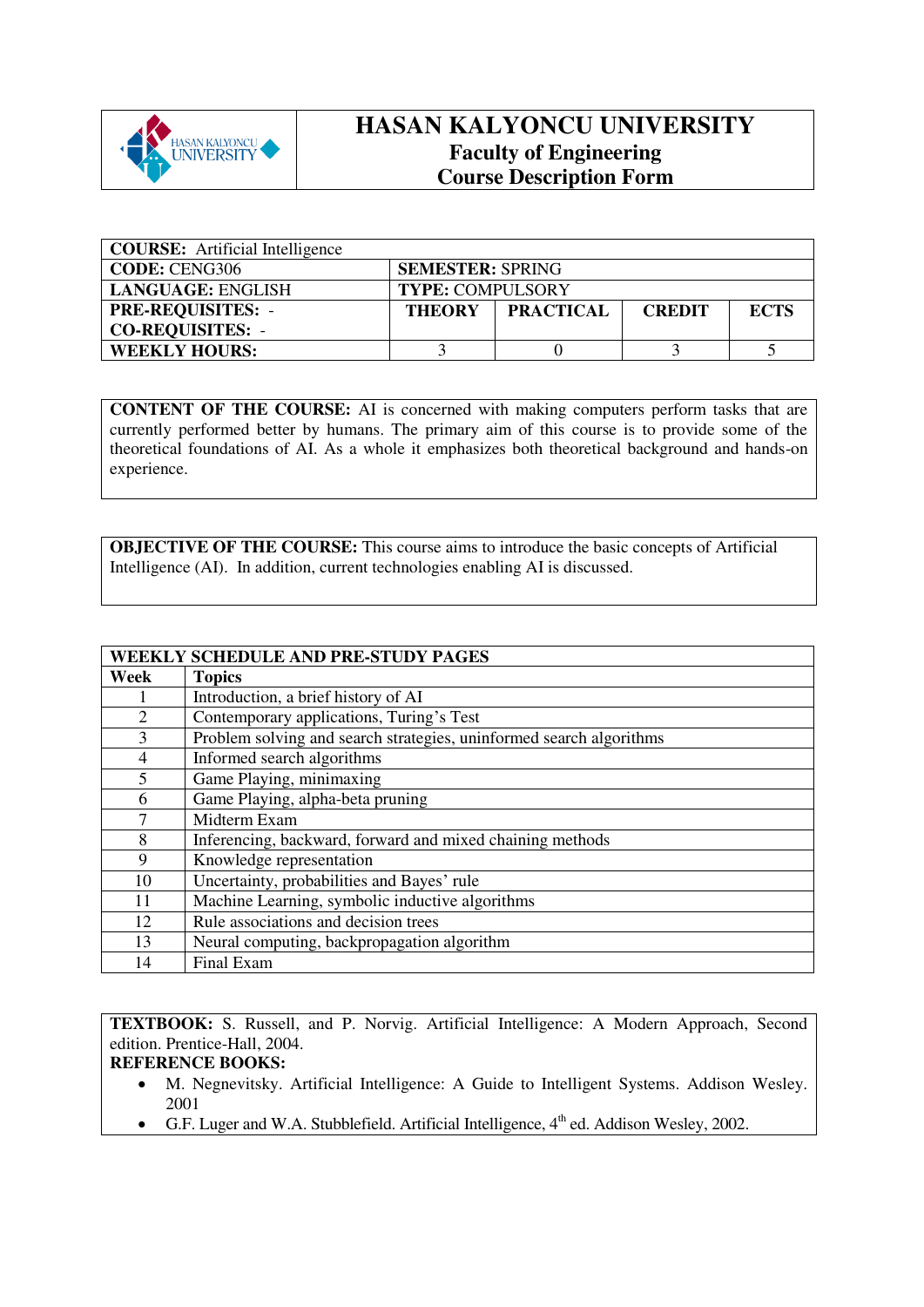| <b>EVALUATION SYSTEM:</b>    |                          |                |
|------------------------------|--------------------------|----------------|
| <b>IN-TERM STUDIES</b>       | <b>QUANTITY</b>          | PERCENTAGE (%) |
| Midterm Exam                 |                          | 20             |
| Homework                     | っ                        | 10             |
| Laboratory works             | 0                        | $\Omega$       |
| Quiz                         |                          | 10             |
| Final Exam                   |                          | 60             |
| <b>TOTAL</b>                 | 6                        | 100            |
| <b>CONTRIBUTION OF</b>       | $\overline{\phantom{0}}$ | 40             |
| <b>INTERM STUDIES TO</b>     |                          |                |
| <b>OVERALL GRADE</b>         |                          |                |
| <b>CONTRIBUTION OF FINAL</b> |                          | 60             |
| <b>EXAMINATION TO</b>        |                          |                |
| <b>OVERALL GRADE</b>         |                          |                |
| <b>TOTAL</b>                 | 6                        | 100            |

| <b>COURSE CATEGORY:</b>        | PERCENTAGE (%) |
|--------------------------------|----------------|
| Mathematics and Basic Sciences | 30             |
| Engineering                    | 30             |
| <b>Engineering Design</b>      | 40             |
| Social Sciences                |                |

| <b>TABLE OF ECTS / WORKLOAD:</b>                           |                 |                           |                          |  |  |
|------------------------------------------------------------|-----------------|---------------------------|--------------------------|--|--|
| <b>Activities</b>                                          | <b>QUANTITY</b> | <b>Duration</b><br>(Hour) | <b>Total</b><br>Workload |  |  |
| <b>Course Duration</b>                                     | 13              |                           | 39                       |  |  |
| Hours for off-the-classroom study (Pre-study,<br>practice) | 14              | 6                         | 84                       |  |  |
| Laboratory works                                           | 0               |                           |                          |  |  |
| Mid-term                                                   | $\overline{2}$  | 2                         | 4                        |  |  |
| Final examination                                          |                 | 2.5                       | 2.5                      |  |  |
| Homework                                                   | C               | 8                         | 16                       |  |  |
| Quiz                                                       |                 | $\mathfrak{D}$            | $\overline{2}$           |  |  |
| <b>Total Work Load</b>                                     |                 |                           | 147.5                    |  |  |
| <b>Total Work Load / 30</b>                                |                 |                           | 4,92                     |  |  |
| <b>ECTS Credit of the Course</b>                           |                 |                           | 5                        |  |  |

|     | PO <sub>1</sub>                                | <b>PO2</b> | <b>PO3</b> | PO <sub>4</sub> | PO <sub>5</sub> | PO <sub>6</sub> | PO <sub>7</sub> | PO <sub>8</sub> | <b>PO9</b> | <b>PO10</b> | <b>PO11</b> |
|-----|------------------------------------------------|------------|------------|-----------------|-----------------|-----------------|-----------------|-----------------|------------|-------------|-------------|
| LO1 |                                                |            |            |                 |                 |                 |                 |                 |            |             |             |
| LO2 |                                                |            |            |                 |                 |                 |                 |                 |            |             |             |
| LO3 |                                                |            |            |                 |                 |                 |                 |                 |            |             |             |
|     | PO: Program Outcomes   LO: Learning Outcomes   |            |            |                 |                 |                 |                 |                 |            |             |             |
|     | Values: 0: None   1: Low   2: Medium   3: High |            |            |                 |                 |                 |                 |                 |            |             |             |

| <b>INSTRUCTOR(S):</b>         | Asst. Prof. Dr. Bülent HAZNEDAR |
|-------------------------------|---------------------------------|
| <b>FORM PREPARATION DATE:</b> | 13.09.2019                      |